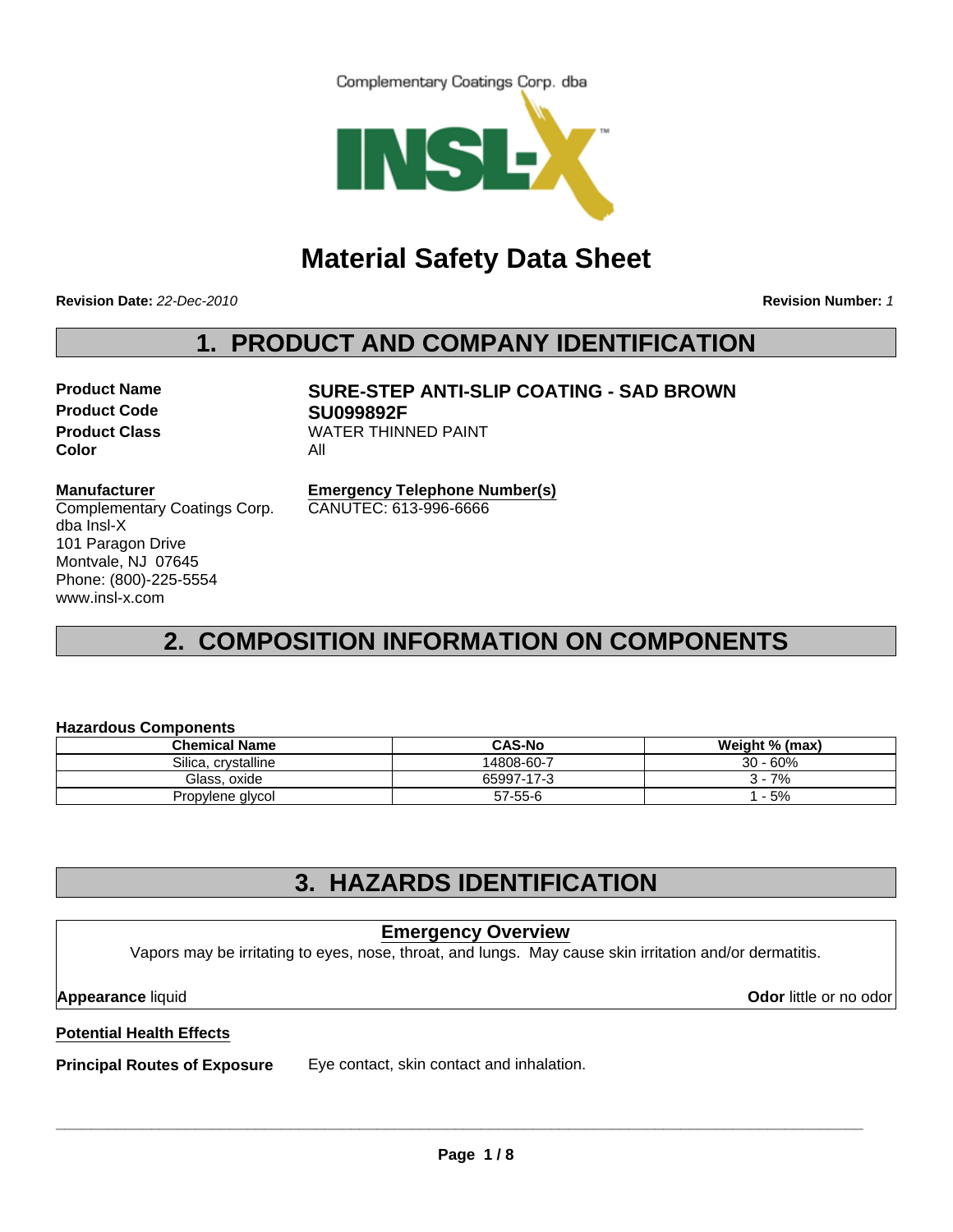| <b>Acute Effects</b>   |                                                                                                                                                                                                                                                        |
|------------------------|--------------------------------------------------------------------------------------------------------------------------------------------------------------------------------------------------------------------------------------------------------|
| Eves                   | May cause slight irritation.                                                                                                                                                                                                                           |
| <b>Skin</b>            | Substance may cause slight skin irritation.                                                                                                                                                                                                            |
| <b>Inhalation</b>      | May cause irritation of respiratory tract.                                                                                                                                                                                                             |
| Ingestion              | Ingestion may cause gastrointestinal irritation, nausea, vomiting and diarrhea.                                                                                                                                                                        |
| <b>Chronic Effects</b> | Repeated contact may cause allergic reactions in very susceptible persons.                                                                                                                                                                             |
|                        | Contains: Crystalline Silica which has been determined to be carcinogenic to humans<br>by IARC (1) when in respirable form. Risk of cancer depends on duration and level of<br>inhalation exposure to spray mist or dust from sanding the dried paint. |

*See Section 11 for additional Toxicological information.*

|             | <b>Aggravated Medical Conditions</b> | None known             |                      |          |
|-------------|--------------------------------------|------------------------|----------------------|----------|
| <b>HMIS</b> | Health: $1^*$                        | <b>Flammability: 0</b> | <b>Reactivity: 0</b> | $PPE: -$ |

#### **HMIS Legend**

- 0 Minimal Hazard
- 1 Slight Hazard
- 2 Moderate Hazard
- 3 Serious Hazard
- 4 Severe Hazard
- \* Chronic Hazard
- X Consult your supervisor or S.O.P. for "Special"
- handling instructions.

*Note: The PPE rating has intentionally been left blank. Choose appropriate PPE that will protect employees from the hazards the material will present under the actual normal conditions of use.*

*Caution: HMIS® ratings are based on a 0-4 rating scale, with 0 representing minimal hazards or risks, and 4 representing significant hazards or risks. Although HMIS® ratings are not required on MSDSs under 29 CFR 1910.1200, Insl-X, has choosen to provide them. HMIS® ratings are to be used only in conjunction with a fully implemented HMIS® program by workers who have received appropriate HMIS® training. HMIS® is a registered trade and service mark of the NPCA. HMIS® materials may be purchased exclusively from J. J. Keller (800) 327-6868.*

### **4. FIRST AID MEASURES**

| <b>General Advice</b>     | No hazards which require special first aid measures.                                               |
|---------------------------|----------------------------------------------------------------------------------------------------|
| <b>Eye Contact</b>        | Rinse thoroughly with plenty of water for at least 15 minutes and consult a physician.             |
| <b>Skin Contact</b>       | Wash off immediately with soap and plenty of water removing all contaminated<br>clothes and shoes. |
| <b>Inhalation</b>         | Move to fresh air. If symptoms persist, call a physician.                                          |
| Ingestion                 | Clean mouth with water and afterwards drink plenty of water. Consult a physician if<br>necessary.  |
| <b>Notes To Physician</b> | Treat symptomatically                                                                              |

### **5. FIRE-FIGHTING MEASURES**

**Suitable Extinguishing Media** Moreon Connection Use extinguishing measures that are appropriate to local circumstances and the surrounding environment.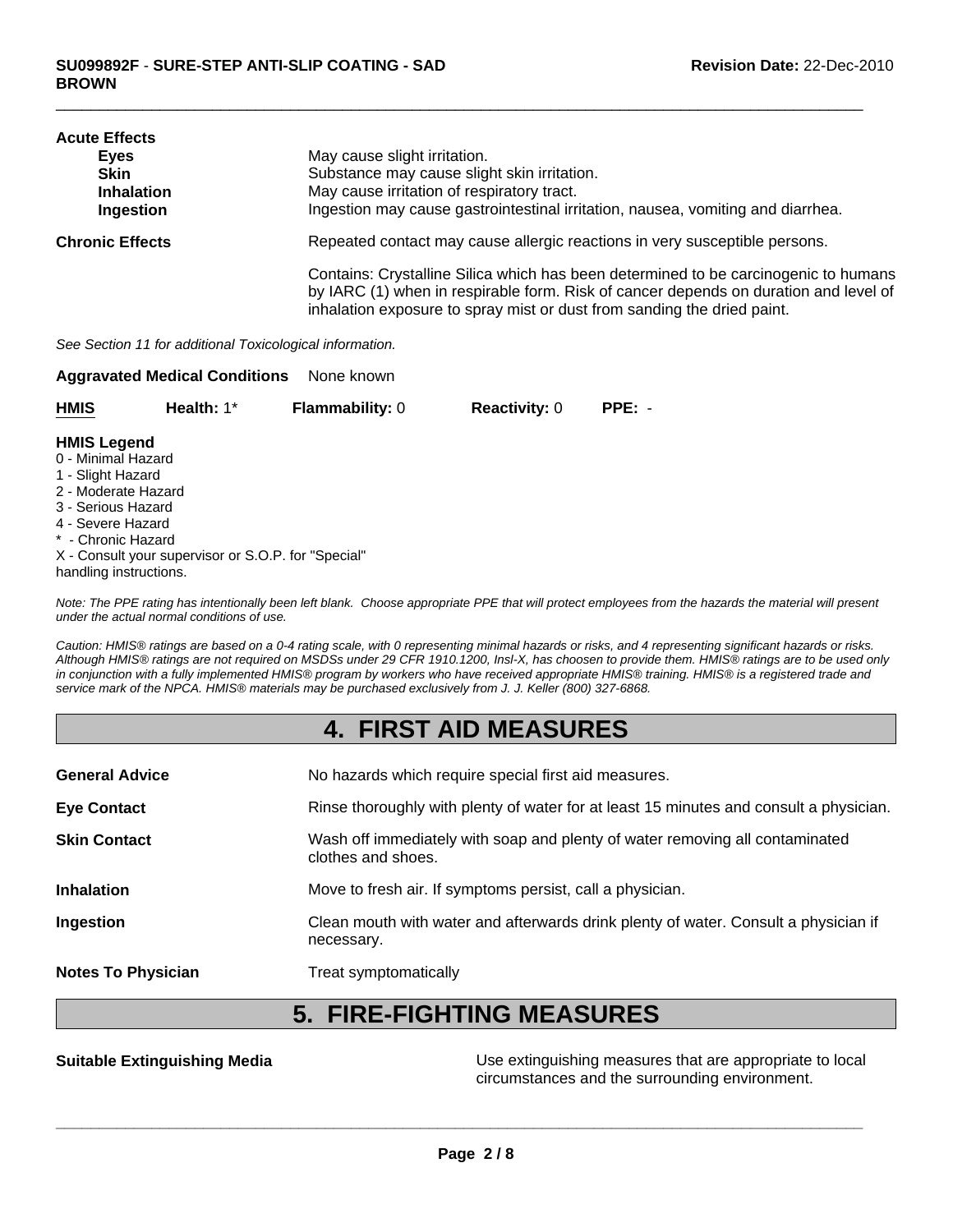| <b>Protective Equipment And Precautions For Firefighters</b>                                      | As in any fire, wear self-contained breathing apparatus<br>pressure-demand, MSHA/NIOSH (approved or equivalent)<br>and full protective gear. |
|---------------------------------------------------------------------------------------------------|----------------------------------------------------------------------------------------------------------------------------------------------|
| <b>Specific Hazards Arising From The Chemical</b>                                                 | Closed containers may rupture if exposed to fire or extreme<br>heat.                                                                         |
| <b>Sensitivity To Mechanical Impact</b>                                                           | No.                                                                                                                                          |
| <b>Sensitivity To Static Discharge</b>                                                            | No.                                                                                                                                          |
| <b>Flash Point Data</b><br>Flash Point (°F)<br>Flash Point (°C)<br><b>Flash Point Method</b>      | Not applicable<br>Not applicable<br>Not applicable                                                                                           |
| <b>Flammability Limits In Air</b><br><b>Upper Explosion Limit</b><br><b>Lower Explosion Limit</b> | Not applicable<br>Not applicable                                                                                                             |
| Health: 1<br><b>NFPA</b><br><b>Flammability: 0</b>                                                | <b>Instability: 0</b><br>Special: -                                                                                                          |

#### **NFPA Legend**

- 0 Not Hazardous
- 1 Slightly
- 2 Moderate
- 3 High
- 4 Severe

*The ratings assigned by Insl-X are only suggested ratings, the contractor/employer has ultimate responsibilities for NFPA ratings where this system is used.*

*Additional information regarding the NFPA rating system is available from the National Fire Protection Agency (NFPA) at www.nfpa.org.*

### **6. ACCIDENTAL RELEASE MEASURES**

**Personal Precautions** Avoid contact with skin, eyes and clothing. Ensure adequate ventilation.

**Environmental Precautions** Prevent further leakage or spillage if safe to do so.

**Methods For Clean-Up** Soak up with inert absorbent material. Sweep up and shovel into suitable containers for disposal.

**Other Information** None known

# **7. HANDLING AND STORAGE**

| <b>Handling</b> | Avoid contact with skin, eyes and clothing. Avoid breathing vapors, spray mists or<br>sanding dust. In case of insufficient ventilation, wear suitable respiratory equipment. |
|-----------------|-------------------------------------------------------------------------------------------------------------------------------------------------------------------------------|
| <b>Storage</b>  | Keep container tightly closed. Keep out of the reach of children.                                                                                                             |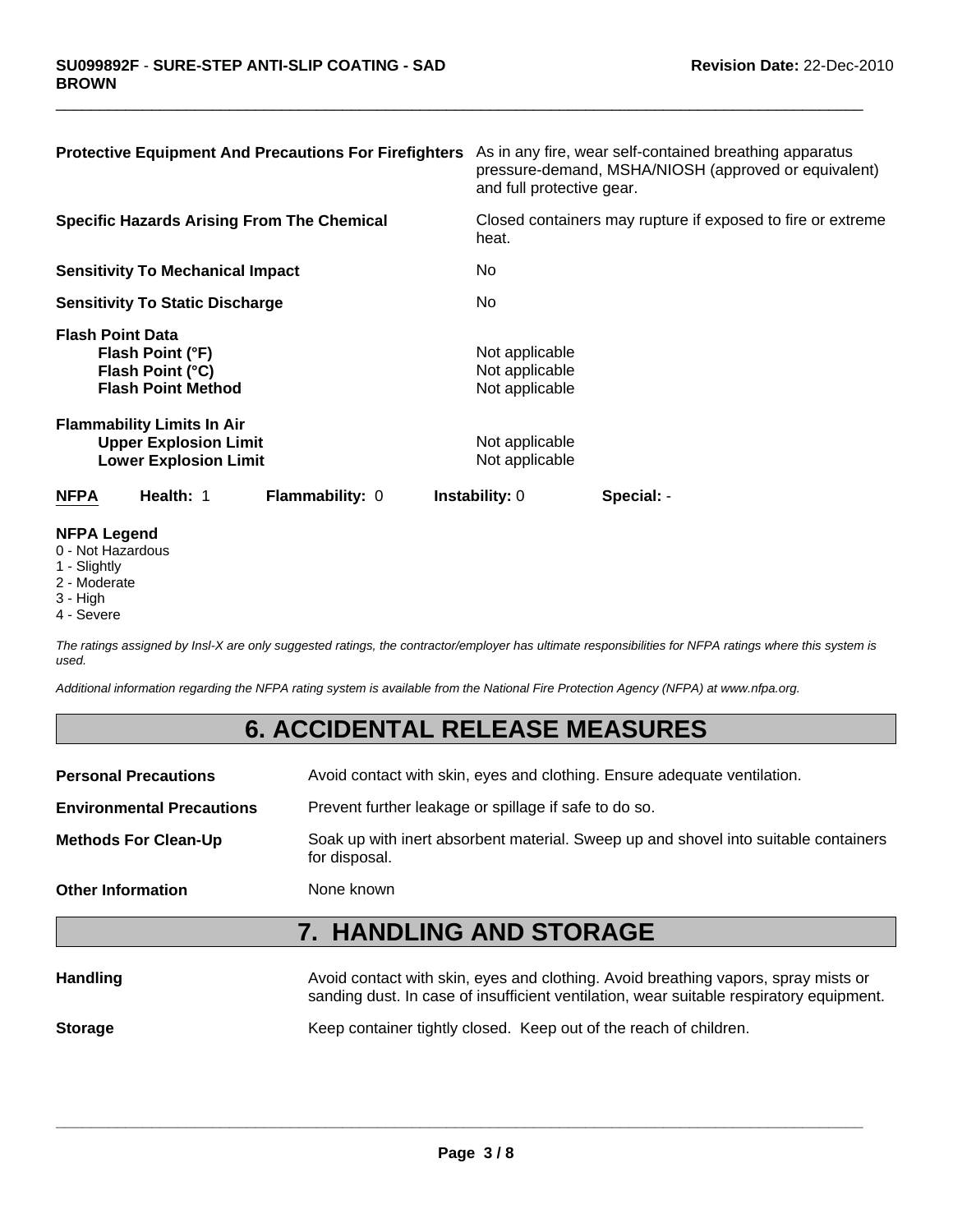### **8. EXPOSURE CONTROLS / PERSONAL PROTECTION**

 $\Box$ 

#### **Exposure Limits**

#### **Hazardous Components**

| <b>Chemical Name</b> | <b>ACGIH</b>                                | <b>Alberta</b>                                    | <b>British Columbia</b>                       | <b>Ontario</b>                                                                                                                             | <b>Quebec</b>                           |
|----------------------|---------------------------------------------|---------------------------------------------------|-----------------------------------------------|--------------------------------------------------------------------------------------------------------------------------------------------|-----------------------------------------|
| Silica, crystalline  | $0.025$ mg/m <sup>3</sup> - TWA             | 0.1 mg/m <sup>3</sup> - TWA                       | 0.025 mg/m <sup>3</sup> -<br><b>TWA</b>       | 0.10 mg/m <sup>3</sup> -<br>TWAEV designated<br>substance regulation                                                                       | 0.1 mg/m <sup>3</sup> -<br><b>TWAEV</b> |
| Glass, oxide         | fiber/cm3 - TWA<br>$5 \text{ mg/m}^3$ - TWA | 1 fibres/cm3 -<br>TWA<br>$5 \text{ mg/m}^3$ - TWA | 1 fibre/cm3 - TWA<br>$5 \text{ mg/m}^3$ - TWA | 1 fibres/cm3 -<br><b>TWAEV</b><br>$5 \text{ mg/m}^3$ - TWAEV                                                                               | 10 mg/m <sup>3</sup> -<br><b>TWAEV</b>  |
| Propylene glycol     | N/E                                         | N/E                                               | N/E                                           | 10 mg/m <sup>3</sup> - TWAEV<br>for assessing the<br>visibility in a work<br>environment<br>$155 \text{ mg/m}^3$ - TWAEV<br>50 ppm - TWAEV | N/E                                     |

#### **Legend**

ACGIH - American Conference of Governmental Industrial Hygienists Alberta - Alberta Occupational Exposure Limits British Columbia - British Columbia Occupational Exposure Limits Ontario - Ontario Occupational Exposure Limits Quebec - Quebec Occupational Exposure Limits N/E - Not established

**Engineering Measures** Ensure adequate ventilation, especially in confined areas.

| <b>Personal Protective Equipment</b> |                                                                                   |
|--------------------------------------|-----------------------------------------------------------------------------------|
| <b>Eye/Face Protection</b>           | Safety glasses with side-shields.                                                 |
| <b>Skin Protection</b>               | Protective gloves and impervious clothing.                                        |
| <b>Respiratory Protection</b>        | In case of insufficient ventilation wear suitable respiratory equipment.          |
| <b>Hygiene Measures</b>              | Avoid contact with skin, eyes and clothing. Remove and wash contaminated clothing |

# **9. PHYSICAL AND CHEMICAL PROPERTIES**

before re-use. Wash thoroughly after handling.

| Appearance                     | liquid            |
|--------------------------------|-------------------|
| Odor                           | little or no odor |
| Density (Ibs/gal)              | $11.0 - 11.7$     |
| <b>Specific Gravity</b>        | $1.2 - 1.4$       |
| рH                             | Not available     |
| <b>Viscosity (centistokes)</b> | Not available     |
| <b>Evaporation Rate</b>        | Not available     |
| <b>Vapor Pressure</b>          | Not available     |
| <b>Vapor Density</b>           | Not available     |
| Wt. % Solids                   | $50 - 60$         |
| Vol. % Solids                  | $35 - 45$         |
| Wt. % Volatiles                | 40 - 50           |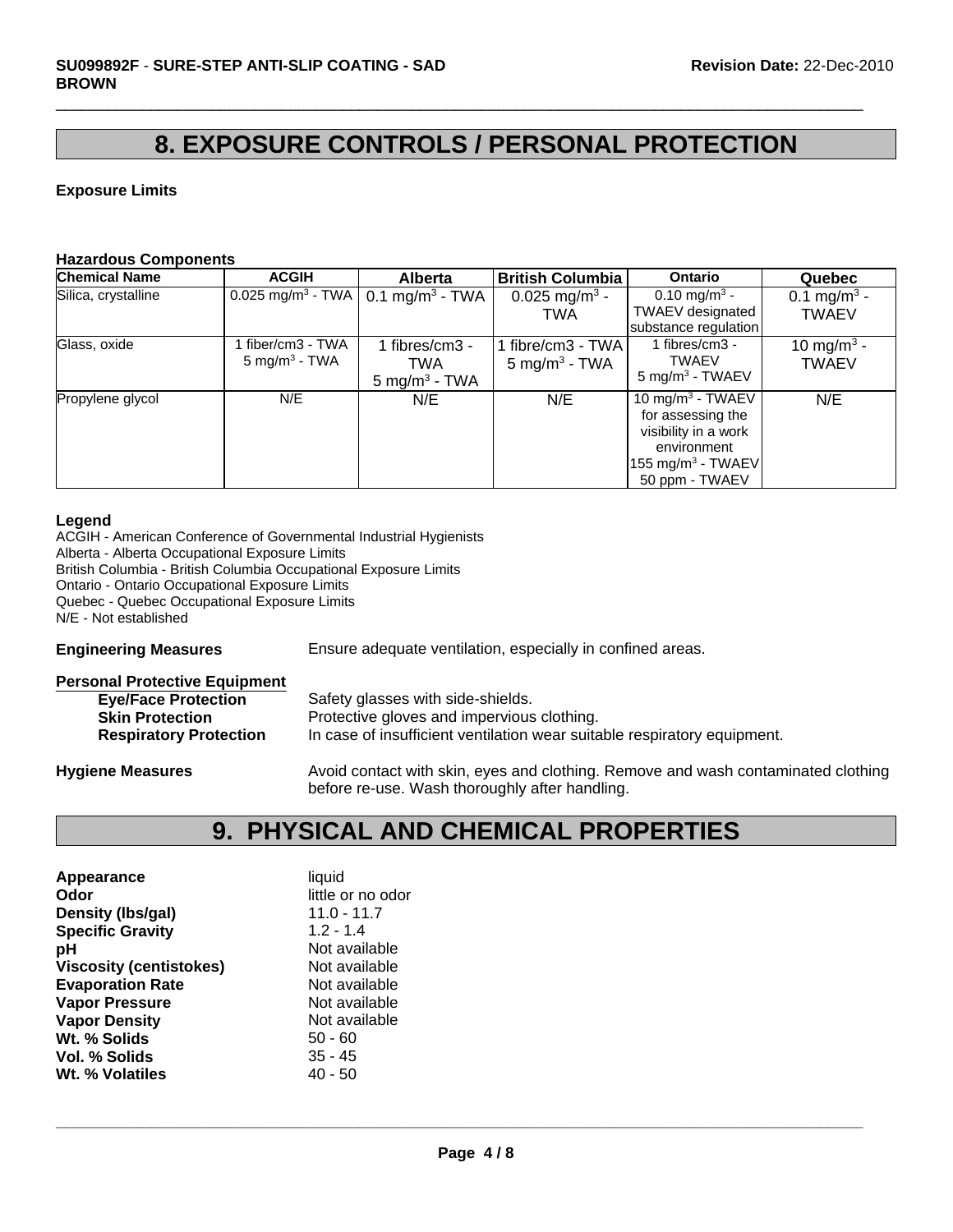# **9. PHYSICAL AND CHEMICAL PROPERTIES**

 $\Box$ 

**Vol. % Volatiles** 55 - 65 **VOC Regulatory Limit (g/L)** <250 **Boiling Point (°F)** 212 **Boiling Point (°C)** 100 **Freezing Point (°F)** 32 **Freezing Point (°C)** 0 **Flash Point (°F)** Not applicable **Flash Point (°C)** Not applicable **Flash Point Method** Not applicable **Upper Explosion Limit** Not available<br> **Lower Explosion Limit** Not available **Lower Explosion Limit** 

# **10. STABILITY AND REACTIVITY**

**Chemical Stability** Stable under normal conditions.

**Conditions To Avoid Prevent from freezing** 

**Incompatible Materials No materials** No materials to be especially mentioned

**Hazardous Decomposition Products** None under normal use.

**Possibility Of Hazardous Reactions The Constant Hazardous polymerisation will not occur.** 

### **11. TOXICOLOGICAL INFORMATION**

**Acute Toxicity Product**

No information available

#### **Component**

Silica, crystalline LD50 Oral: 500 mg/kg (Rat) vendor data

LD50 Oral: 20000 mg/kg (Rat) LD50 Dermal: 20800 mg/kg (Rabbit) Propylene glycol

#### **Chronic Toxicity**

### **Carcinogenicity**

The information below indicates whether each agency has listed any ingredient as a carcinogen: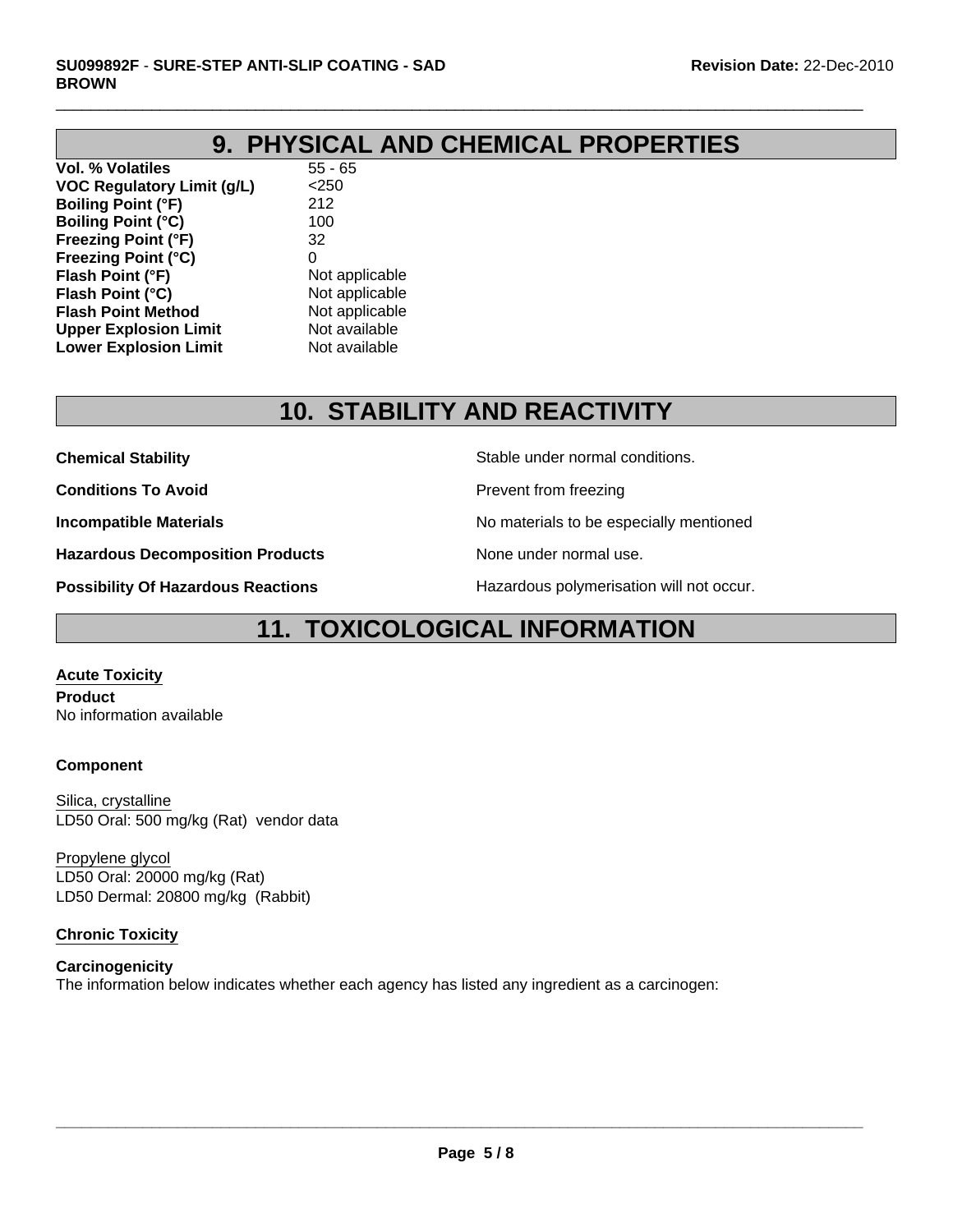| <b>Chemical Name</b> | <b>ACGIH</b>                          | <b>IARC</b>           | <b>NTP</b>                | <b>OSHA</b><br>Carcinogen |
|----------------------|---------------------------------------|-----------------------|---------------------------|---------------------------|
| Silica, crystalline  | A2 - Suspected<br>Human<br>Carcinogen | - Human<br>Carcinogen | Known Human<br>Carcinogen | Listed                    |

• Crystalline Silica has been determined to be carcinogenic to humans by IARC (1) when in respirable form. Risk of cancer depends on duration and level of inhalation exposure to spray mist or dust from sanding the dried paint.

#### **Legend**

ACGIH - American Conference of Governmental Industrial Hygienists IARC - International Agency for Research on Cancer NTP - National Toxicity Program OSHA - Occupational Safety & Health Administration

# **12. ECOLOGICAL INFORMATION**

#### **Ecotoxicity Effects**

#### **Product Acute Toxicity to Fish** No information available

### **Acute Toxicity to Aquatic Invertebrates**

No information available

#### **Acute Toxicity to Aquatic Plants**

No information available

#### **Component**

**Acute Toxicity to Fish** No information available

Propylene glycol LC50: 710 mg/L (Fathead Minnow - 96 hr.)

#### **Acute Toxicity to Aquatic Invertebrates**

No information available

Propylene glycol EC50: > 10000 mg/L (Daphnia magna - 24 hr.)

#### **Acute Toxicity to Aquatic Plants**

No information available

# **13. DISPOSAL CONSIDERATIONS**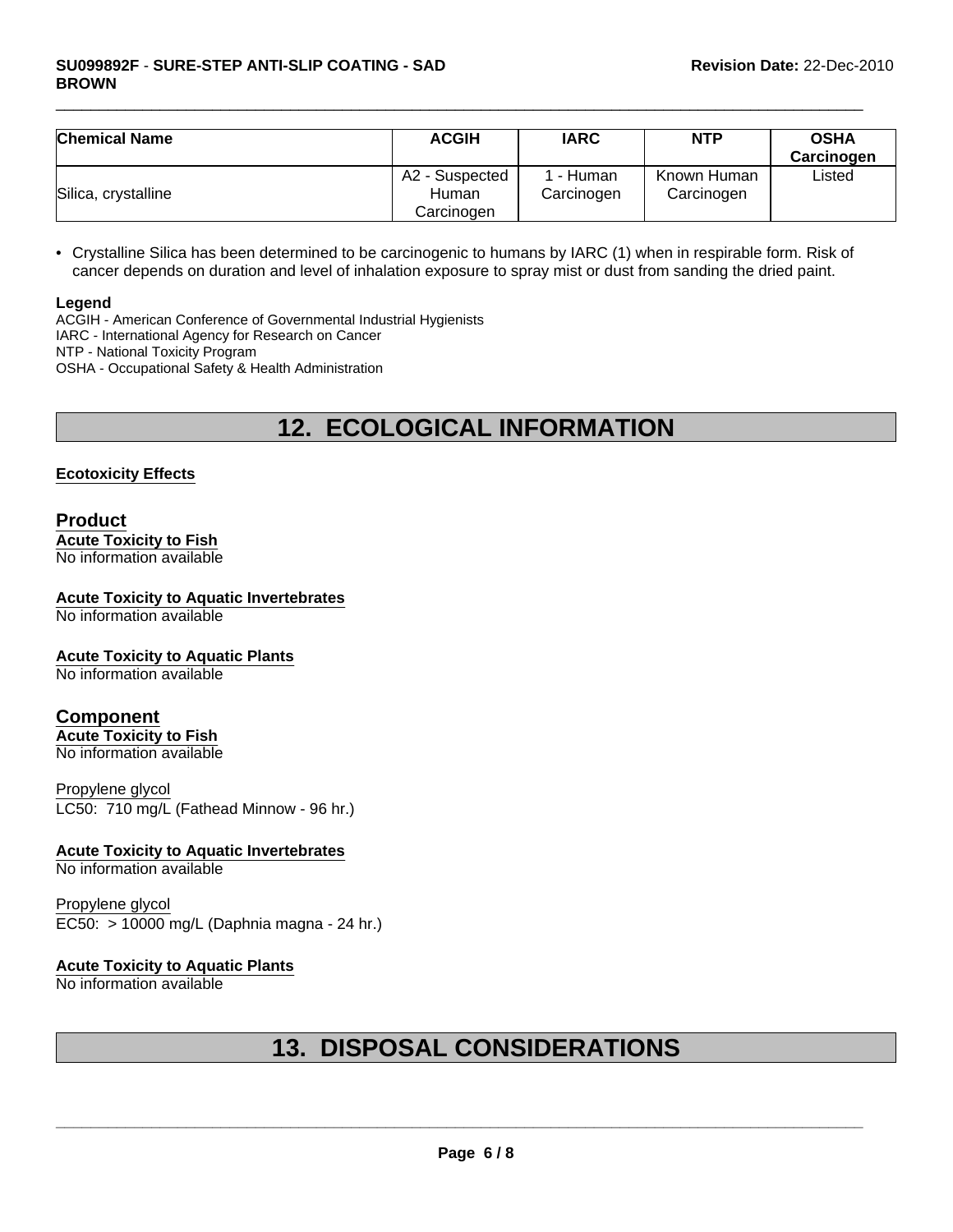|                              | <b>13. DISPOSAL CONSIDERATIONS</b>                                                                                                                                                                                                    |
|------------------------------|---------------------------------------------------------------------------------------------------------------------------------------------------------------------------------------------------------------------------------------|
| <b>Waste Disposal Method</b> | Dispose of in accordance with federal, state, provincial, and local regulations. Local<br>requirements may vary, consult your sanitation department or state-designated<br>environmental protection agency for more disposal options. |

### **14. TRANSPORT INFORMATION**

**TDG** Not regulated

**ICAO / IATA** Not regulated

**IMDG / IMO** Not regulated

### **15. REGULATORY INFORMATION**

#### **International Inventories**

| <b>United States TSCA</b> | Yes - All components are listed or exempt. |
|---------------------------|--------------------------------------------|
| <b>Canada DSL</b>         | Yes - All components are listed or exempt. |

#### **National Pollutant Release Inventory (NPRI)**

#### **NPRI Parts 1- 4**

This product contains the following Parts 1-4 NPRI chemicals:

| <b>Chemical Name</b> | <b>CAS-No</b> | Weight % (max) |
|----------------------|---------------|----------------|
| Propylene glycol     | $57 - 55 - 6$ | 1 - 5%         |

*This product may contain trace amounts of (other) NPRI Parts I-4 reportable chemicals. Contact Insl-X for further information.*

#### **NPRI Part 5**

This product contains the following NPRI Part 5 Chemicals:

*This product may contain trace amounts of (other) NPRI Part 5 reportable chemicals. Contact Insl-X for further information.*

#### **WHMIS Regulatory Status**

This product has been classified in accordance with the hazard criteria of the Controlled Products Regulations (CPR) and the MSDS contains all the information required by the CPR.

#### **WHMIS Hazard Class**

D2A Very toxic materials